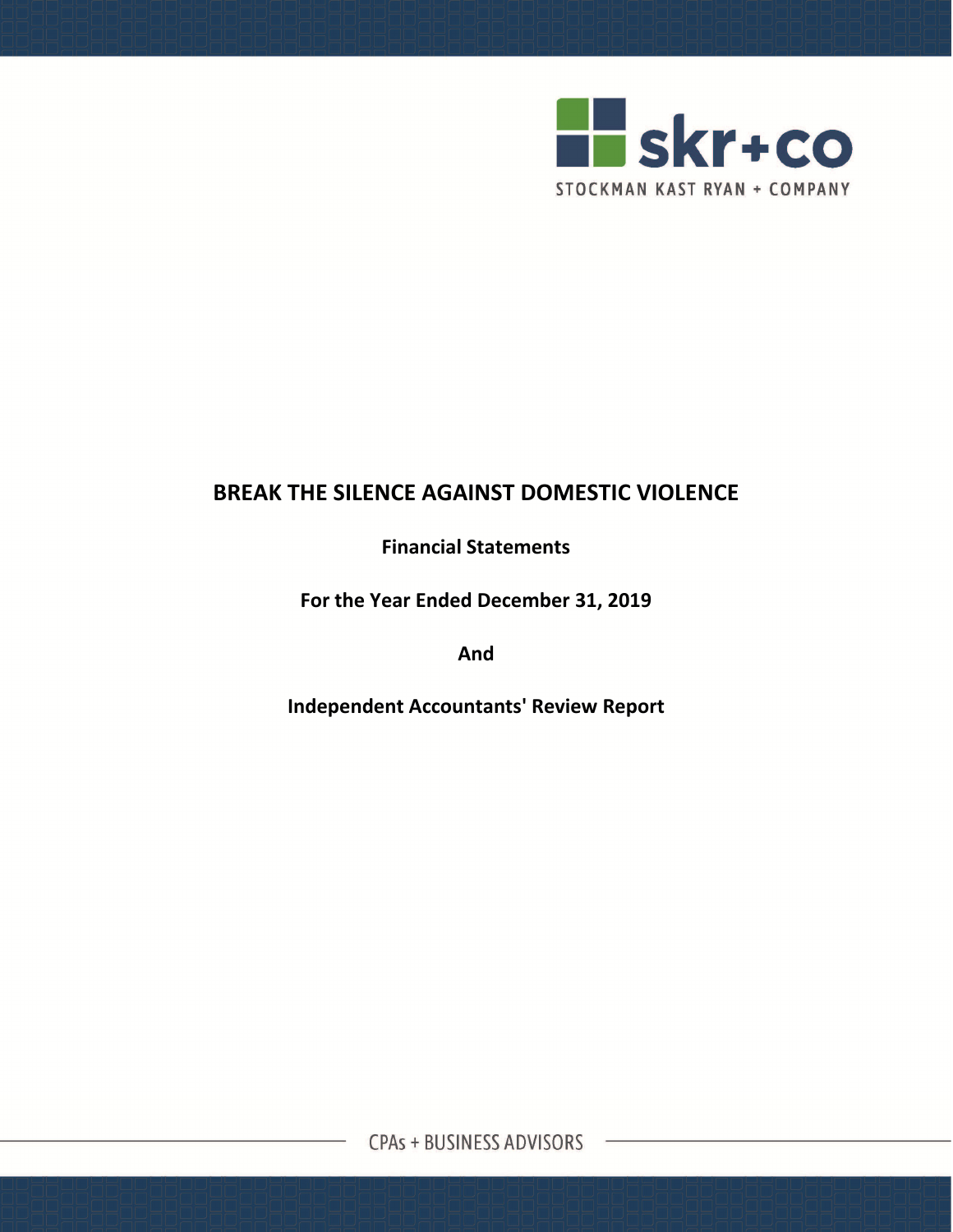## **TABLE OF CONTENTS**

|                                                                                      | Page |
|--------------------------------------------------------------------------------------|------|
| <b>INDEPENDENT ACCOUNTANTS' REVIEW REPORT</b>                                        |      |
| <b>FINANCIAL STATEMENTS AS OF AND FOR THE YEAR ENDED</b><br><b>DECEMBER 31, 2019</b> |      |
| <b>Statement of Financial Position</b>                                               |      |
| <b>Statement of Activities</b>                                                       |      |
| <b>Statement of Functional Expense</b>                                               | 4    |
| <b>Statement of Cash Flows</b>                                                       |      |
| Notes to Financial Statements                                                        | 6    |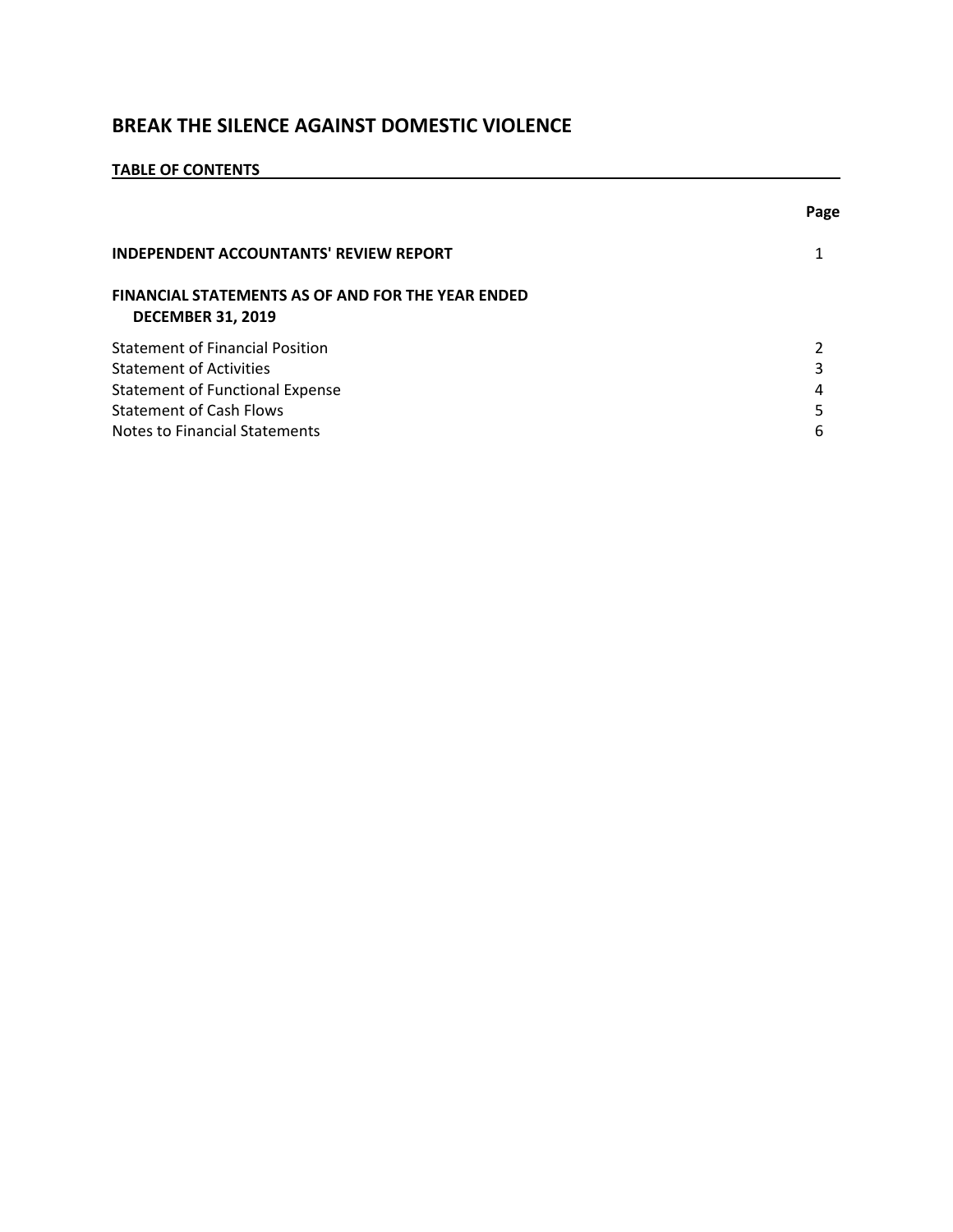

#### **INDEPENDENT ACCOUNTANTS' REVIEW REPORT**

Board of Directors Break the Silence Against Domestic Violence Colorado Springs, CO

We have reviewed the accompanying financial statements of Break the Silence Against Domestic Violence which comprise the statement of financial position as of December 31, 2019 and the related statements of activities, functional expenses, and cash flows for the year then ended, and the related notes to financial statements. A review includes primarily applying analytical proceduresto management'sfinancial data and making inquiries of company management. A review is substantially less in scope than an audit, the objective of which is the expression of an opinion regarding the financial statements as a whole. Accordingly, we do not express such an opinion.

#### **Management's Responsibility for the Financial Statements**

Management is responsible for the preparation and fair presentation of the financial statements in accordance with accounting principles generally accepted in the United States of America; this includes the design, implementation and maintenance of internal control relevant to the preparation and fair presentation of the financial statements that are free from material misstatement whether due to fraud or error.

#### **Accountants' Responsibility**

Our responsibility is to conduct the review engagement in accordance with Statements on Standards for Accounting and Review Services promulgated by the Accounting and Review Services Committee of the AICPA. Those standards require us to perform procedures to obtain limited assurance as a basis for reporting whether we are aware of any material modifications that should be made to the financial statements for them to be in accordance with accounting principles generally accepted in the United States of America. We believe that the results of our procedures provide a reasonable basis for our conclusion.

#### **Accountants' Conclusion**

Based on our review, we are not aware of any material modifications that should be made to the accompanying financial statements in order for them to be in conformity with accounting principles generally accepted in the United States of America.

*Stockman Kast Ryan + Co, LLP* 

November 16, 2020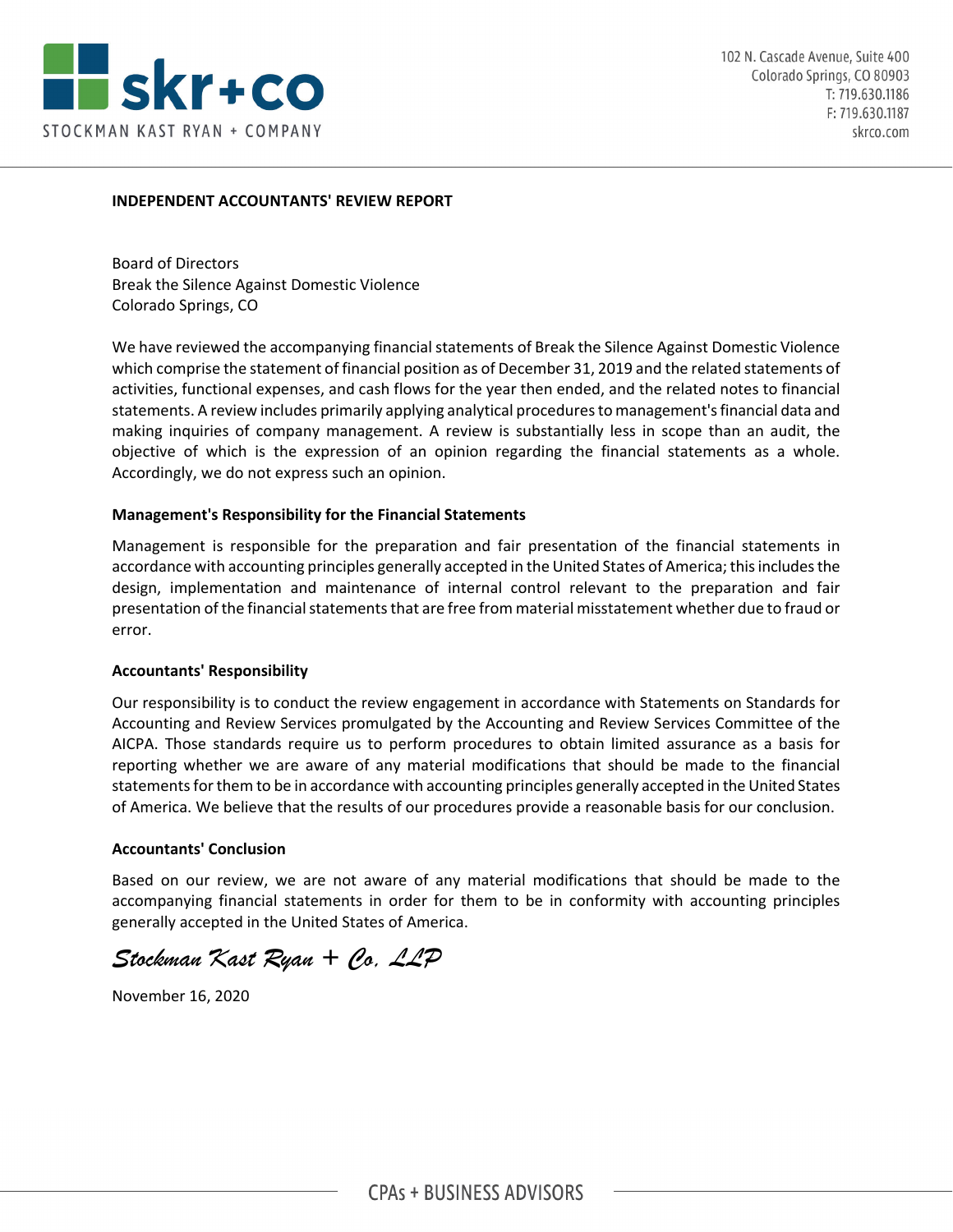### **STATEMENT OF FINANCIAL POSITION DECEMBER 31, 2019**

| <b>ASSETS</b>                     |               |
|-----------------------------------|---------------|
| Cash and cash equivalents         | \$<br>128,188 |
| Prepaid expenses                  | 4,700         |
| <b>TOTAL ASSETS</b>               | \$<br>132,888 |
| <b>LIABILITIES AND NET ASSETS</b> |               |
| <b>LIABILITIES</b>                |               |
| <b>Accrued liabilities</b>        | \$<br>1,670   |
| <b>NET ASSETS</b>                 |               |
| Without donor restrictions        | 131,218       |
| TOTAL LIABILITIES AND NET ASSETS  | \$<br>132,888 |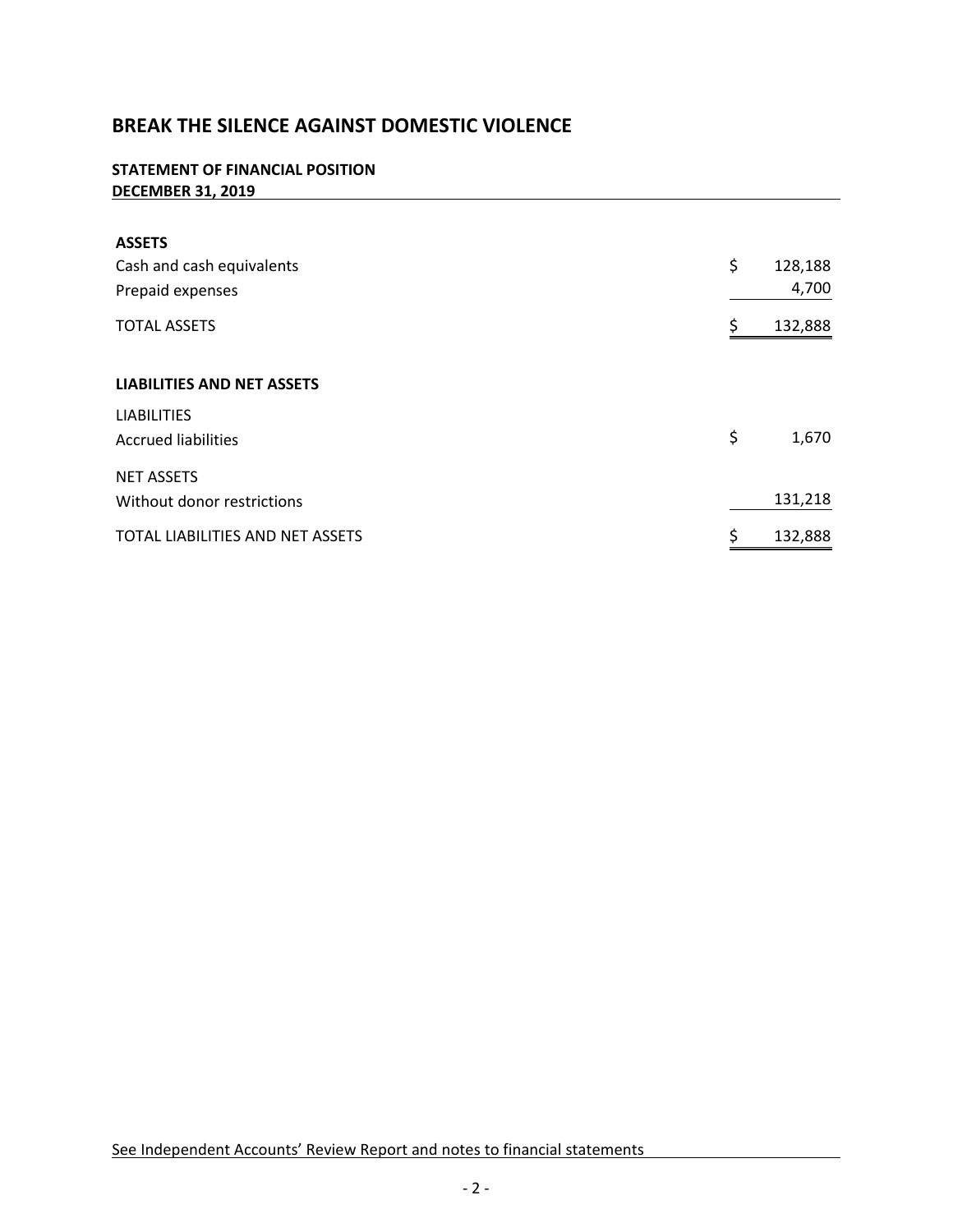## **STATEMENT OF ACTIVITIES FOR THE YEAR ENDED DECEMBER 31, 2019**

| <b>REVENUES AND SUPPORT</b><br>Contributions<br>Program revenue | \$<br>290,860<br>43,247 |
|-----------------------------------------------------------------|-------------------------|
| Total                                                           | 334,107                 |
| <b>EXPENSES</b>                                                 |                         |
| Program services                                                | 179,652                 |
| General and administrative                                      | 22,326                  |
| Fundraising                                                     | 44,811                  |
| Total expense                                                   | 246,789                 |
| <b>CHANGE IN NET ASSETS</b>                                     | 87,318                  |
| NET ASSETS WITHOUT DONOR RESTRICTIONS, Beginning of year        | 43,900                  |
| NET ASSETS WITHOUT DONOR RESTRICTIONS, End of year              | \$<br>131,218           |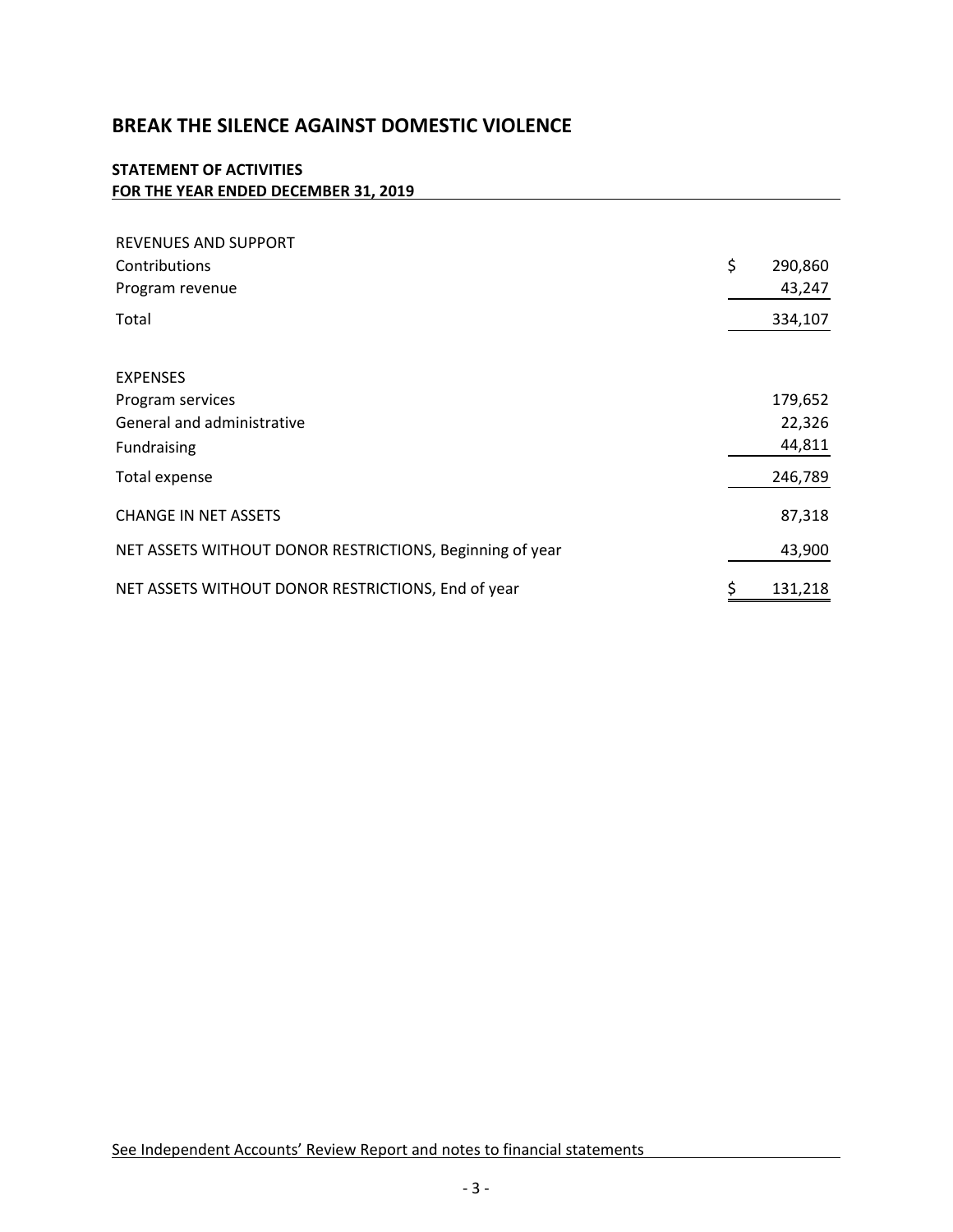#### **STATEMENT OF FUNCTIONAL EXPENSES FOR THE YEAR ENDED DECEMBER 31, 2019 \_**

|                          | <b>Program Services</b> |          |    |                 |     |                     |    |                 |  | <b>Supporting Services</b> |    |                    |    |                    |              |
|--------------------------|-------------------------|----------|----|-----------------|-----|---------------------|----|-----------------|--|----------------------------|----|--------------------|----|--------------------|--------------|
|                          | <b>Education and</b>    |          |    | <b>Speakers</b> |     |                     |    |                 |  |                            |    | <b>General and</b> |    |                    |              |
|                          |                         | Outreach |    | <b>Bureau</b>   |     | <b>Scholarships</b> |    | <b>Retreats</b> |  | <b>Total</b>               |    | Administrative     |    | <b>Fundraising</b> | <b>Total</b> |
| <b>EXPENSE</b>           |                         |          |    |                 |     |                     |    |                 |  |                            |    |                    |    |                    |              |
| Salaries and wages       | \$                      | 29,844   |    |                 |     |                     | \$ | $12,883$ \$     |  | 42,727                     | \$ | 10,649             | \$ | 15,186             | \$<br>68,562 |
| Speaker expense          |                         |          | \$ | 37,589          |     |                     |    |                 |  | 37,589                     |    |                    |    |                    | 37,589       |
| Scholarship fund         |                         |          |    |                 | \$  | 30,909              |    |                 |  | 30,909                     |    |                    |    |                    | 30,909       |
| Fundraising              |                         | 1,640    |    |                 |     |                     |    |                 |  | 1,640                      |    |                    |    | 23,518             | 25,158       |
| Outreach resources       |                         | 16,499   |    |                 |     |                     |    |                 |  | 16,499                     |    | 1,212              |    | 222                | 17,933       |
| Retreat events           |                         |          |    |                 |     |                     |    | 17,439          |  | 17,439                     |    |                    |    |                    | 17,439       |
| Travel and meetings      |                         | 9,164    |    |                 |     |                     |    | 2,291           |  | 11,455                     |    |                    |    |                    | 11,455       |
| Professional services    |                         | 3,452    |    |                 |     |                     |    |                 |  | 3,452                      |    | 5,385              |    | 1,592              | 10,429       |
| Insurance                |                         | 3,593    |    |                 |     |                     |    | 1,540           |  | 5,133                      |    | 1,283              |    | 2,138              | 8,554        |
| Payroll taxes            |                         | 2,676    |    |                 |     |                     |    | 1,116           |  | 3,792                      |    | 1,223              |    | 372                | 5,387        |
| Facilities and equipment |                         | 2,404    |    |                 |     |                     |    | 25              |  | 2,429                      |    | 687                |    | 343                | 3,459        |
| Postage                  |                         | 1,897    |    |                 |     |                     |    |                 |  | 1,897                      |    | 158                |    | 1,106              | 3,161        |
| Other                    |                         | 4,691    |    |                 |     |                     |    |                 |  | 4,691                      |    | 1,729              |    | 334                | 6,754        |
| <b>TOTAL</b>             |                         | 75,860   | S  | 37,589          | \$. | 30,909              |    | 35,294          |  | 179,652                    |    | 22,326             |    | 44,811             | 246,789      |
| PERCENTAGE               |                         | 31%      |    | 15%             |     | 13%                 |    | 14%             |  | 73%                        |    | 9%                 |    | 18%                | 100%         |

See Independent Accounts' Review Report and notes to financial statements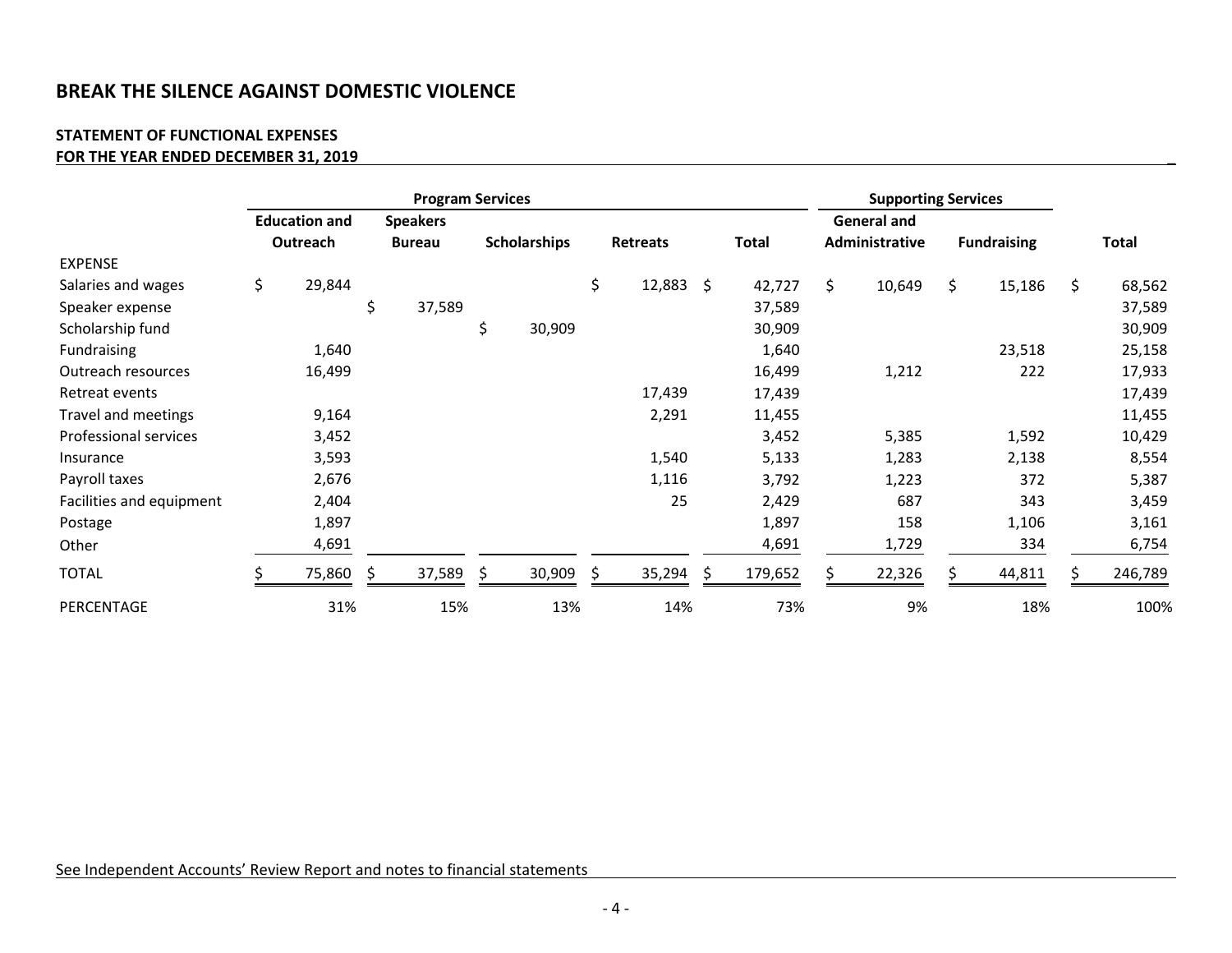### **STATEMENT OF CASH FLOWS FOR THE YEAR ENDED DECEMBER 31, 2019**

| <b>OPERATING ACTIVITIES</b>                      |              |
|--------------------------------------------------|--------------|
| Change in net assets                             | \$<br>87,318 |
| Adjustments to reconcile change in net assets to |              |
| net cash provided by operating activities:       |              |
| Changes in operating assets and liabilities:     |              |
| Prepaid expenses                                 | (458)        |
| <b>Accrued liabilities</b>                       | 1,670        |
| Net cash provided by operating activities        | 88,530       |
| CASH AND CASH EQUIVALENTS, Beginning of year     | 39,658       |
| CASH AND CASH EQUIVALENTS, End of year           | 128,188      |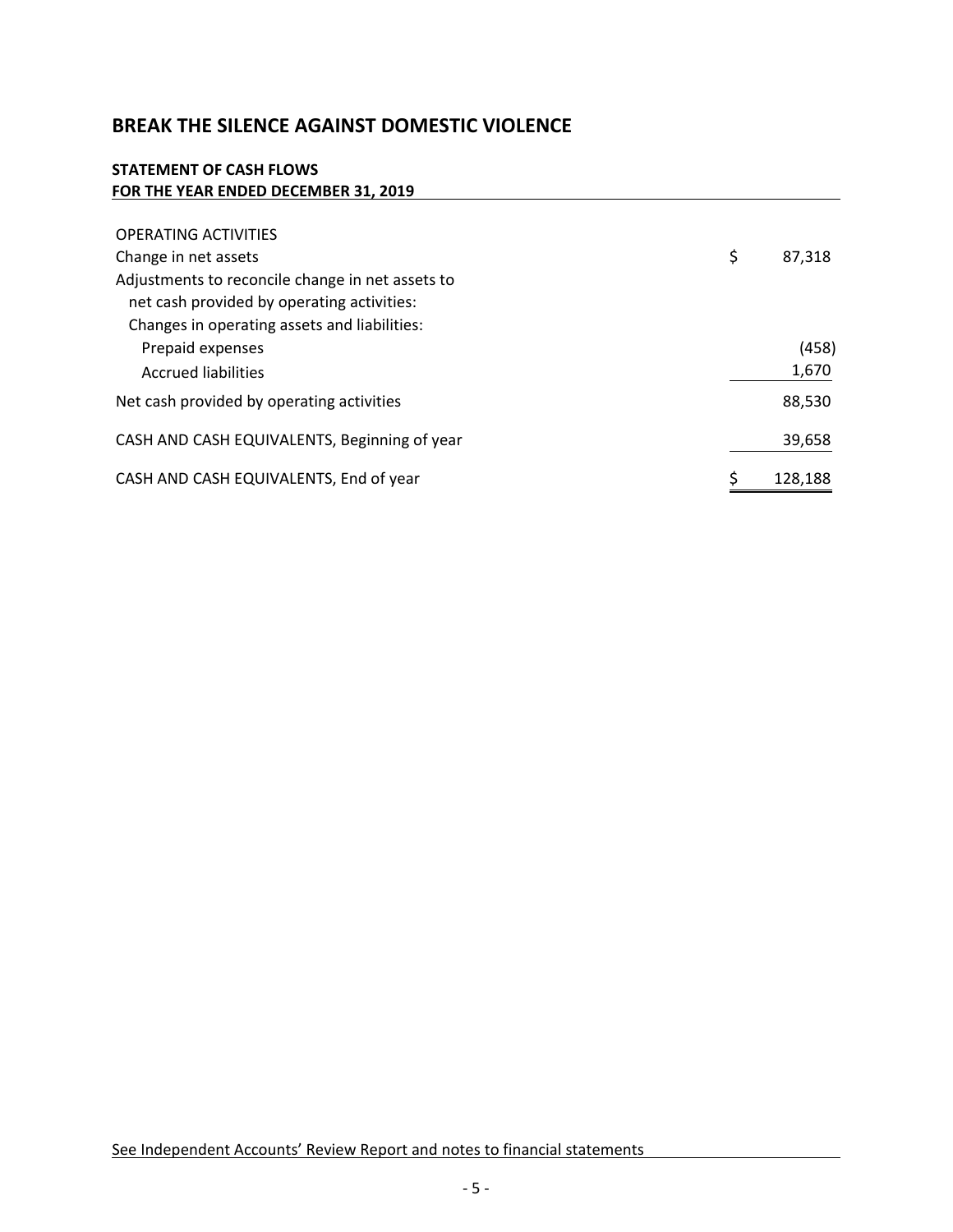### **NOTES TO FINANCIAL STATEMENTS**

### **1. GENERAL AND SUMMARY OF SIGNIFICANT ACCOUNTING POLICIES**

**General** — Break the Silence Against Domestic Violence (the Organization) is a non‐profit organization founded in 2012. The Organization is supported by individual donations and other organizations to help provide community resources and support services to victims, survivors and families affected by domestic violence.

**Basis of Presentation** — The Organization reports information regarding its financial position and activities according to two classes of net assets: net assets without donor restrictions, which represents the expendable resources that are available for operations at management's discretion; and net assets with donor restrictions, which represents resources restricted by donors as to purpose or by the passage of time and resources whose use by the Organization is limited by donorimposed stipulations that neither expire by passage of time nor can be fulfilled or otherwise removed by actions of the Organization.

**Revenue on Programs** — On January 1, 2019, the Organization adopted Financial Accounting Standards Board (FASB) Accounting Standards Update (ASC) 606, *Revenue from Contracts with Customers (Topic 606)*, which requires the organization to recognize revenues by applying the following steps: (1) identify the contract(s) with a customer; (2) identify the performance obligations in the contract; (3) determine the transaction price; (4) allocate the transaction price to the performance obligations in the contract, if applicable; and (5) recognize revenue when (or as) the performance obligation is satisfied.

The Organization's program revenue is recognized as the performance obligations are satisfied.

**Revenue Recognition** — Contributions received are recorded as support without donor restriction or with donor restriction depending on the existence or nature of any donor restrictions. When a donor restriction is met, net assets with donor restriction are reclassified to net assets without donor restriction and reported in the statement of activities as net assets released from restrictions.

Support that is restricted by the donor is reported as an increase in net assets without donor restrictions if the restriction expires in the reporting period in which the support is recognized. All other donor restricted support is reported as an increase in net assets with donor restrictions. When a donor restriction is met, net assets with donor restrictions are reclassified to net assets without donor restrictions and reported in the statement of activities as net assets released from restrictions.

**Donated Services** — No amounts have been reflected in the financial statements for donated services. The Organization pays for most services requiring specific expertise. However, many individuals volunteer their time and perform a variety of tasks that assist the Organization, but these services do not meet the criteria for recognition as contributed services.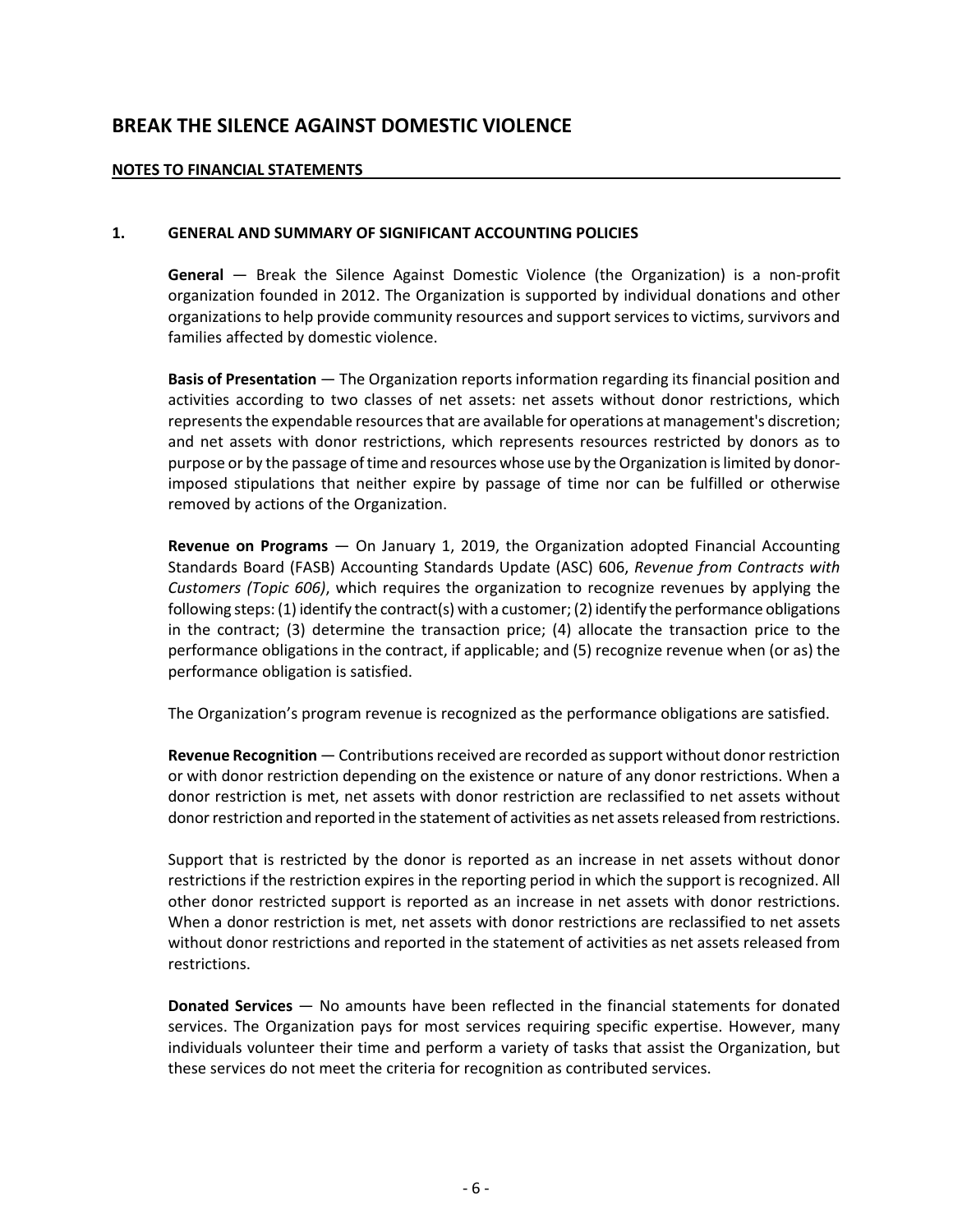**Cash and Cash Equivalents** — The Organization considers all unrestricted highly liquid investments with an original maturity of three months or less to be cash equivalents.

**Tax Status** — The Organization is exempt from Federal income taxes under Internal Revenue Code Section  $501(c)(3)$ . As a result of this determination, the Organization may accept tax-deductible contributions.

**Subsequent Events** — The Organization has evaluated subsequent events for recognition or disclosure through the date of the Independent Accountants' Review Report, which isthe date the financial statements were available for issuance.

### **2. AVAILABILITY AND LIQUIDITY**

The Organization's assets available to management to meet cash needs for general expenditures within one year as of December 31, 2019 consist of cash and cash equivalents of \$128,188. There are no reductions for amounts that are not available to meet general expenditures within one year of the balance sheet date.

As part of the Organization's liquidity management, it has a policy to structure its financial assets to be available to meet 60 days of normal operating expenses.

#### **3. FUNCTIONAL EXPENSES ALLOCATION METHODS**

The financial statements report certain categories of expenses that are attributable to one or more program or supporting services of the Organization. Therefore, expenses require allocation on a reasonable basis that is consistently applied. The expenses that are allocated include wages and benefits, which are allocated on the basis of time and effort, as well as occupancy, office expenses, contract services, and insurance which are allocated on the basis of estimated use.

#### **4. RELATED PARTY TRANSACTIONS**

The Organization receives contributions from time to time from their Board of Directors. During the year ended December 31, 2019, \$2,000 of contributions were made by members of the Board.

#### **5. UNCERTAINTIES**

On January 30, 2020, the World Health Organization (WHO) announced a global health emergency because of a new strain of coronavirus (the COVID‐19 outbreak) and the risks to the international community as the virus spreads globally beyond its point of origin. In March 2020, the WHO classified the COVID‐19 outbreak as a pandemic, based on the rapid increase in exposure globally.